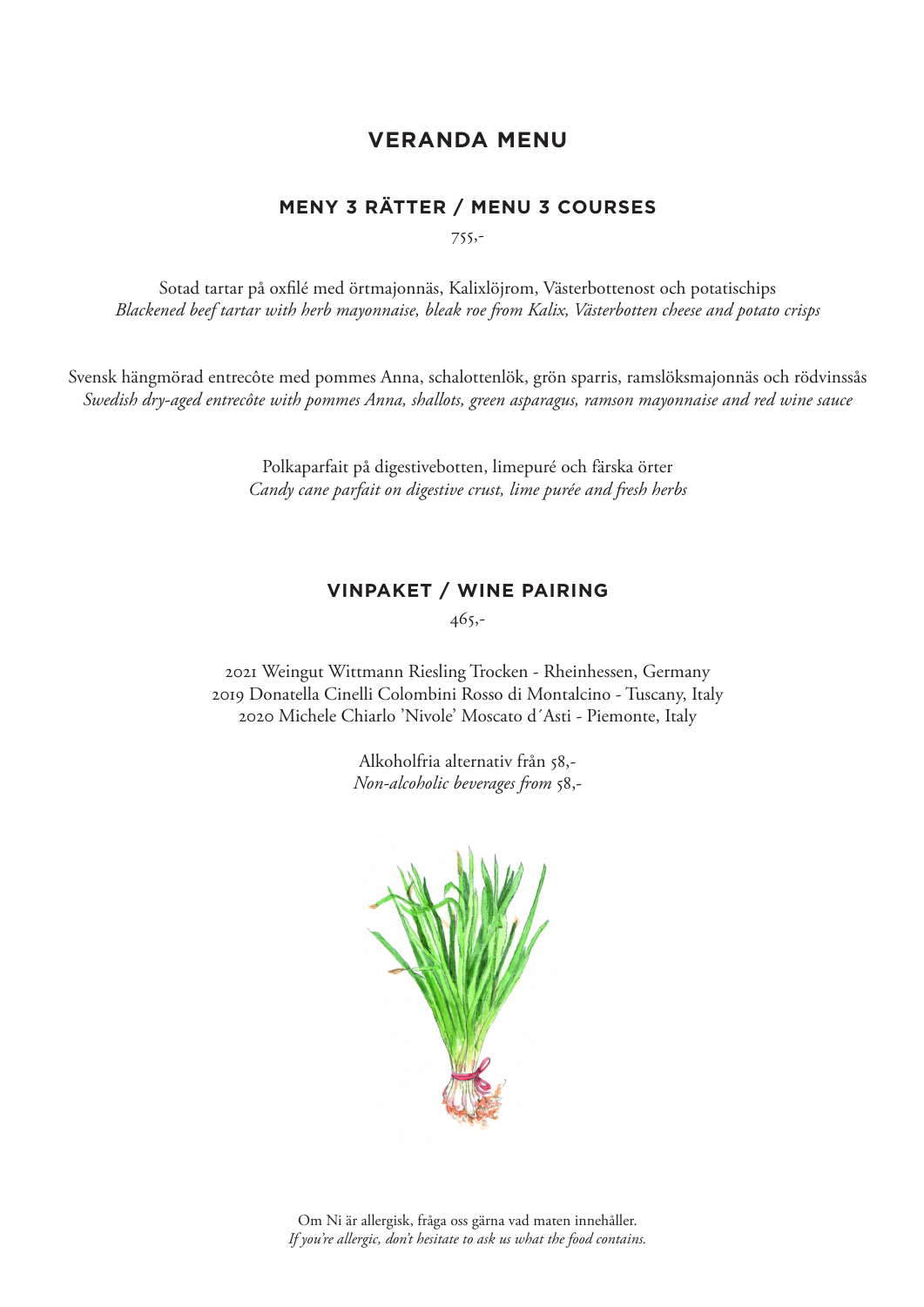## **FÖRRÄTTER / STARTERS**

30g eller 50g Gastro Unika Belgiska Caviar med toast, rödlök och gräddfil *30g or 50g Gastro Unika Belgian Caviar with toast, red onion and sour cream* 1195,- / 1795,-

30g Gastro Unika Royal Belgisk Caviar osietra med toast, rödlök och gräddfil *30g Gastro Unika Royal Belgian Caviar osietra with toast, red onion and sour cream* 1395,-

Kalixlöjromstoast med klassiska tillbehör *Bleak roe from Kalix with sour cream and red onion, served with butter fried toast* 565,-

Matjessill från Norrøna med potatis, gräddfil, rödlök, Västerbottensost, ägg och brynt smör *Matjes herring from Norrøna with potatoes, sour cream, red onion, Västerbotten cheese, egg and browned butter*

215,-

Sotad tartar på oxfilé med örtmajonnäs, Kalixlöjrom, Västerbottenost och potatischips *Blackened beef tartar with herb mayonnaise, bleak roe from Kalix, Västerbotten cheese and potato crisps* 295,-

> Bakad vit sparris med gräslökshollandaise och stenbitsrom *Baked white asparagus with chive hollandaise sauce and lamp fish roe*  $275, -$

Verandans ravioli med ricotta, spenat, smörsås, tryffel, sparris, rostad mandel och friterad salvia *Verandans ravioli with ricotta, spinach, butter sauce, asparagus, roasted almond and deep-fried sage* 235,-

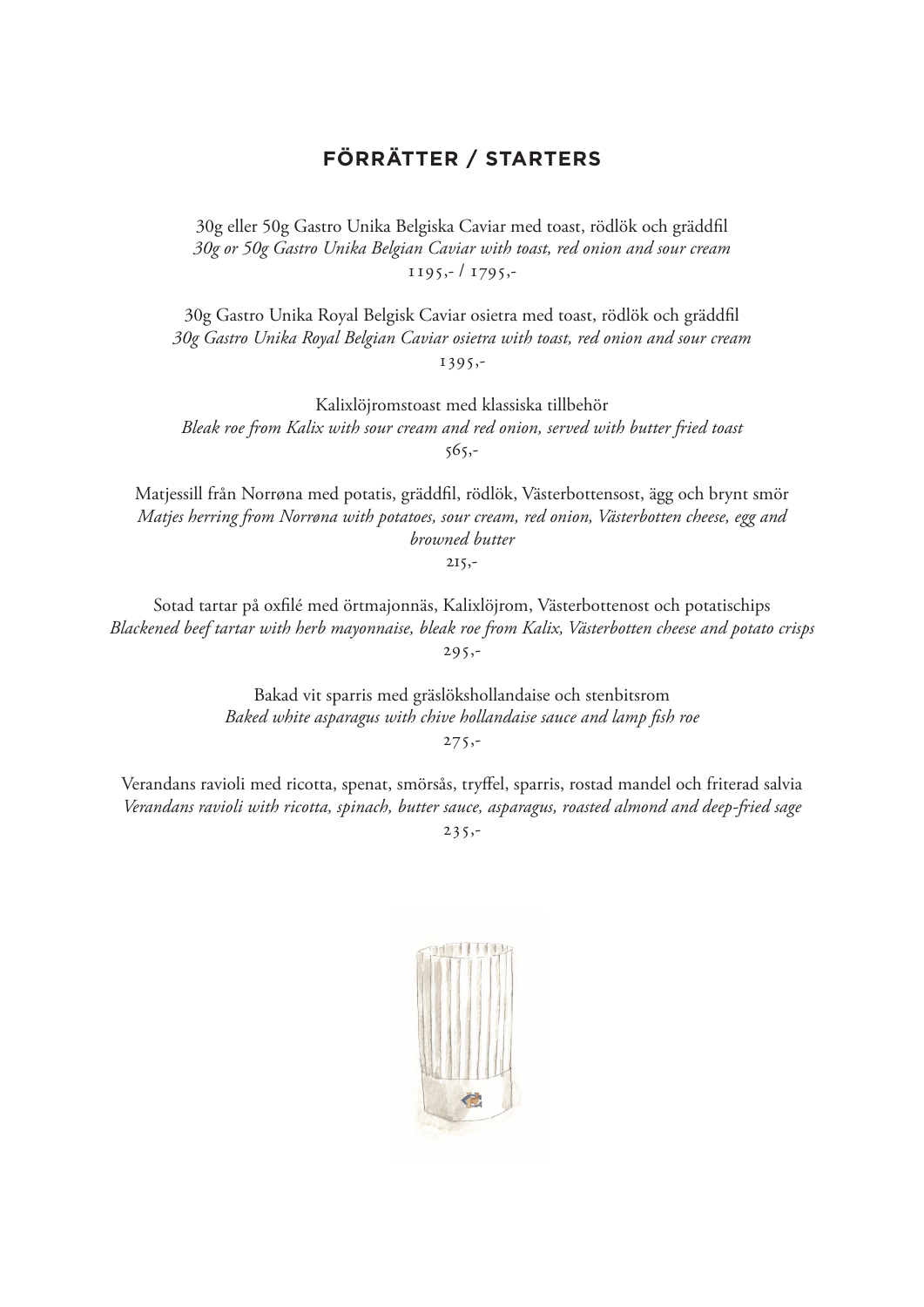### **VARMRÄTTER / MAIN COURSES**

Bakad torskrygg med Sandefjordsås, grillad sparris, grön zucchini, brysselkål, vittoppig rädisa och stenbitsrom *Baked back of cod with Sandefjord sauce, grilled asparagus, green zucchini, Brussels sprouts, white-headed radish and lamp fish roe*

405,-

Svensk hängmörad entrecôte med pommes Anna, schalottenlök, grön sparris, ramslöksmajonnäs och rödvinssås *Swedish dry-aged entrecôte with pommes Anna, shallots, green asparagus, ramson mayonnaise and red wine sauce* 425,-

Konfiterad grissida från Nibble Gård med citrongräddstuvad spetskål, pepparrot, inlagda senapsfrön, grön ärtpuré och färsk tryffel *Confit side of pork from Nibble farm with lemon creamed point cabbage, horse radish, pickled mustard seed, green pea purée and truffle*  $275$ ,-

Grand Hôtels kalvköttbullar med rårörda lingon, pressgurka, gräddsås och potatispuré *Grand Hôtels veal meatballs with raw preserved lingonberries, pickled cucumber, cream sauce and potato purée*  $245, -$ 

Gnocchi med vit sparris, purjolök, spritärtor, parmesan, färsk salvia och beurre monte *Gnocchi with white asparagus, leek, shelling peas, Parmesan cheese, fresh sage and Beurre monte*  $265 -$ 

### **VERANDANS KLASSIKER / CLASSICS**

Rimmad lax med dillstuvad potatis *Salt cured salmon with dill creamed potatoes* 295,-

Mr. Hepburns sallad med kyckling, bacon och avokado *Mr. Hepburn's salad with chicken, bacon and avocado* 285,-

Wallenbergare med potatispuré, rårörda lingon, brynt smör och gröna ärtor *Veal patty à la Wallenberg with potato purée, lingonberries, browned butter and green peas* 325,-

> Biff Rydberg med Dijonsenapscrème *Diced fillet of beef with potato, onion and Dijon mustard cream*

> > 415,-